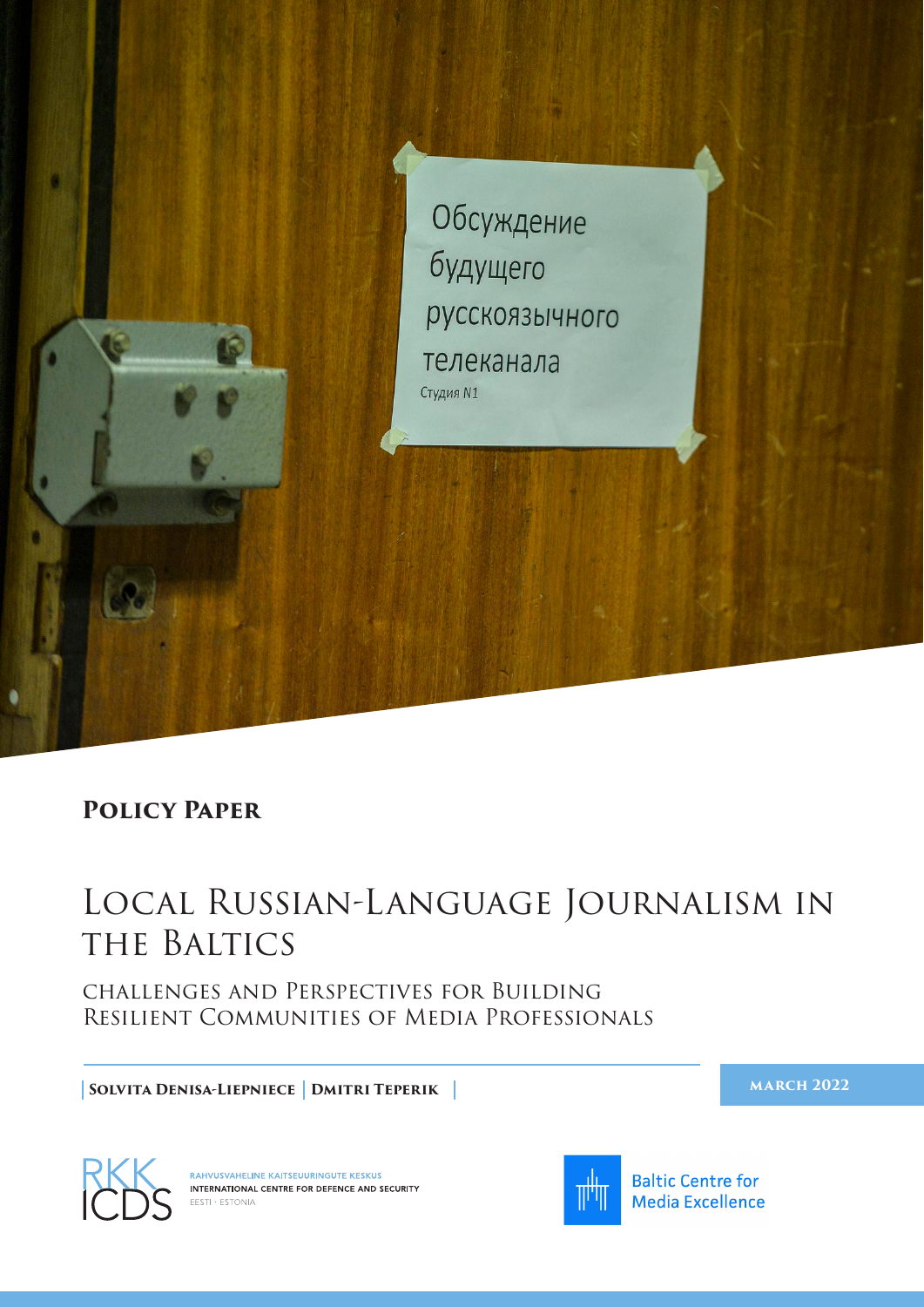



Title: Local Russian-language journalism in the Baltics: challenges and perspectives for building resilient communities of media professionals

Authors: Denisa-Liepniece, Solvita; Teperik, Dmitri

Publication date: March 2022

Category: Policy paper

Cover photo: Discussion on the creation of a Russian-language TV channel in Estonia, author Andres Putting, Delfi / Eesti Ajalehed, 2015

Keywords: communication, journalism, community, resilience, Baltic states

Disclaimer: The views and opinions contained in this analysis are those of its author only and do not necessarily represent the positions of the International Centre for Defence and Security, Baltic Centre for Media Excellence or any other organisation.

ISSN 2228-2068

©International Centre for Defence and Security 63/4 Narva Road 10120 Tallinn, Estonia info@icds.ee, [www.icds.ee](https://icds.ee/en/)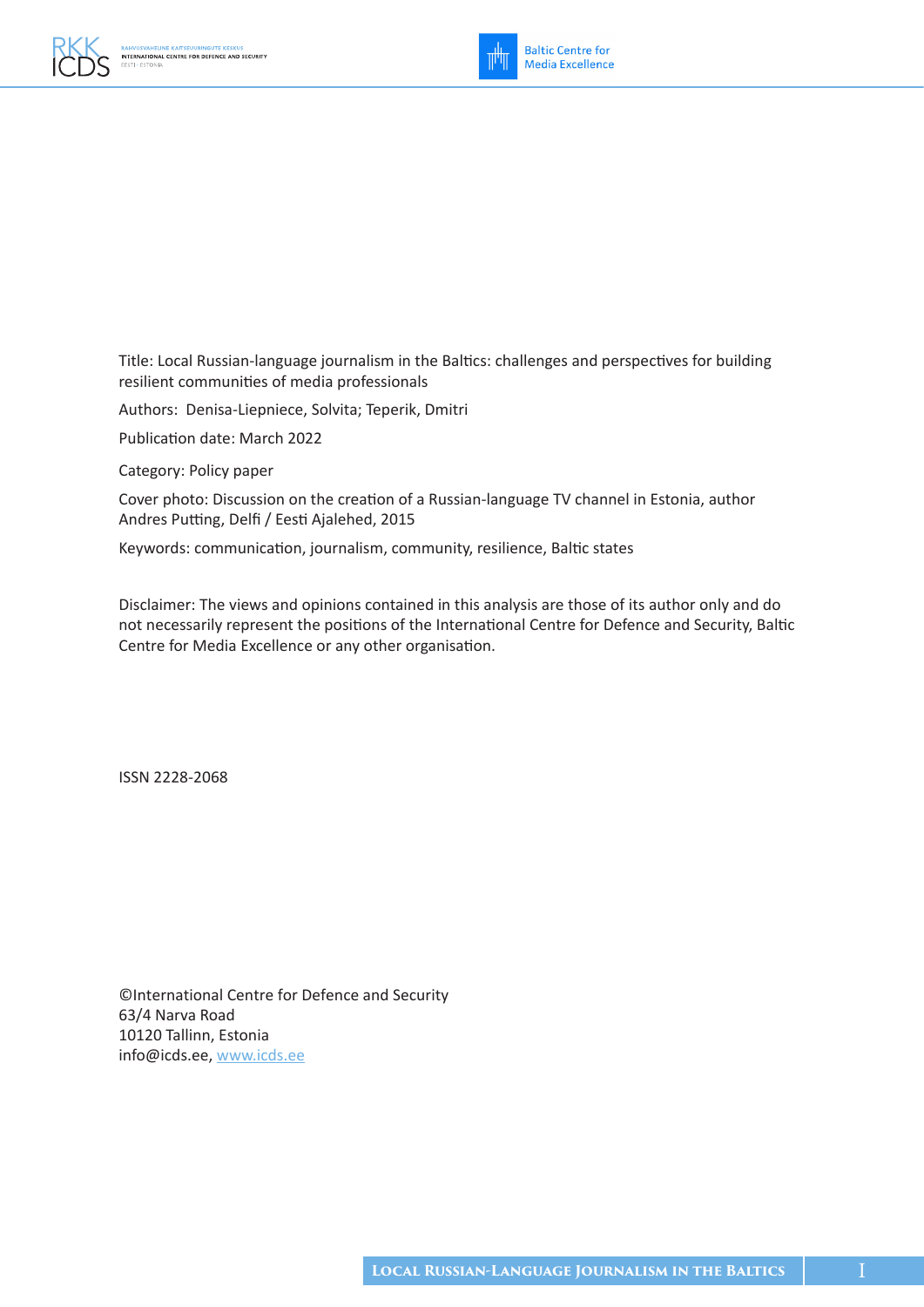### **About the Authors**

#### **Solvita Denisa-Liepniece**

Dr. Denisa-Liepniece is a principal media literacy adviser at the Baltic Centre for Media Excellence. She is a Visiting Scholar at New York University, Jordan Centre for Advanced Study on Russia (2021- 2022) and an Assistant Professor at Vidzeme University of Applied Sciences (Latvia). Previously, she was an Associate Research Scholar at Yale University (Juris Pageds Visiting Fellow 2020).

Dr. Denisa-Liepniece also served as a country expert for several international organizations focusing on information resilience in the Baltic States. She completed her Ph.D. at the University of Antwerp with a thesis on political communication in post-Soviet Belarus. Her research interests are strategic political communication, intercultural communication, and information resilience. In addition to academic activities, Dr. Denisa-Liepniece has also had a career in journalism and worked for Public Broadcasting of Latvia.

#### **Dmitri Teperik**

Dmitri Teperik is ICDS Chief Executive and has also been managing a development cooperation programme Resilient Ukraine since its foundation in 2016. At the ICDS, he specialises in communication security and psychological resilience, as well as in the study of hostile influence as a threat to democratic processes. The key areas of his research activity are characteristics of national resilience and factors of situational awareness in the information space.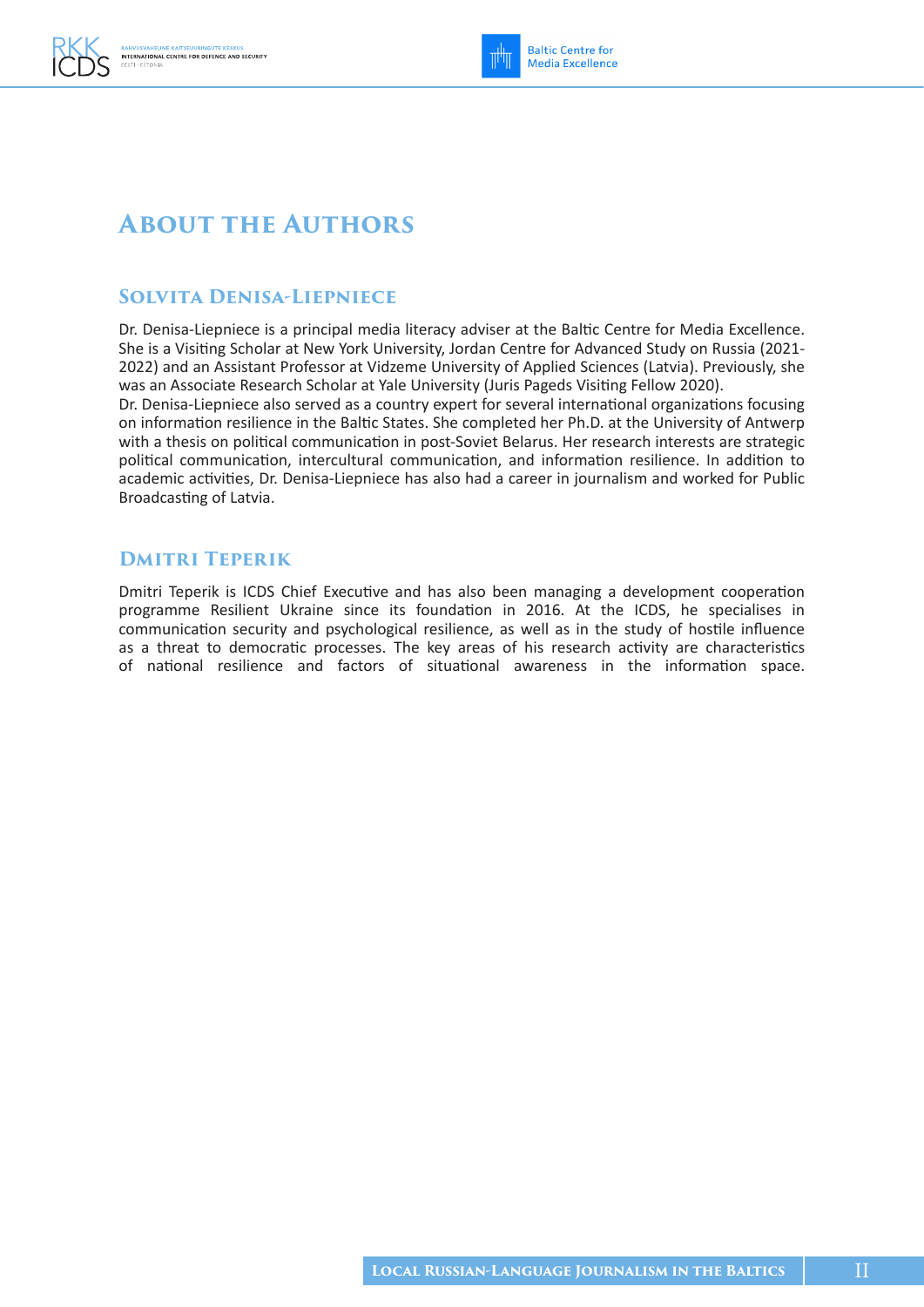### **Introduction**

This paper provides evidence- and researchbased analysis in the form of a case study of cross-border interactions between communities of Russian-speaking journalists in informationally vulnerable regions of eastern Estonia and Latvia. The main aim of the analysis is to provide a snap assessment of the current challenges and development perspectives facing Russian-language media actors on the regional level. This would assist national authorities, international donors, regulators, partners and other stakeholders in making decisions and setting priorities regarding the types of supportive or corrective interventions required for strengthening the resilience of local journalistic communities in the Baltics. In several studies on the security and resilience of the Baltic states, $1$  these particular regions have been mentioned as socio-politically or informationally vulnerable.

The criteria for such a classification are mostly linked to the significant size of Russianspeaking audiences, whose patterns of media consumption are influenced by various intrusive activities, including malicious disinformation orchestrated from abroad. This analysis explores a set of emerging human-driven vulnerabilities of the media landscapes in Estonia and Latvia to develop an evidence-based policy approach to increase the practical resilience and preparedness of Russian-language newsrooms and local journalists working in those areas and regions of high informational vulnerability. However, we contend that such improvements should not come at the expense of the oversecuritisation of the Russian-language media in the Baltic states.<sup>2</sup>

Our analysis is based on extensive desk research, in-depth interviews, four rounds of online surveys among journalists from Latvia and Estonia, and feedback and observations from four training meetings. Among other formats, a crisis simulation event served as a source of insights, and semi-structured focus group discussions were conducted from April to November 2021.<sup>3</sup> This analysis offers an overview of the main findings regarding ongoing cooperation and challenges related to attracting financial resources and maintaining the sustainability of the local Russian-language media in the Baltic states. It also examines some technical aspects of content production, the availability of human resources and media management skills. The authors also present a summary with a set of policy recommendations and suggestions for a training syllabus. While the results of the analysis are useful for exploratory and recommendation purposes,<br>the methodological limitations prevent the methodological limitations them from being extrapolated to the whole journalistic community in the Baltics.

### **1. Local communities of journalists and cross-border interaction**

For the media, situation awareness and crisis preparedness start with a common view shared by the authorities, law enforcement agencies and media organisations. During a potential crisis, meaningful engagement of the local independent journalistic communities is essential for bolstering trust-based cooperation between newsrooms in delivering qualitative news and in providing operational guidelines to local audiences in the language(s) those audiences understand. There are several key prerequisites for shaping and maintaining such cooperation: from providing technological support in cases where content distribution is blocked to assisting in information processing and verification. Cross-newsroom cooperation between regional journalists should become crucial not only as routine practices but also

<sup>1</sup> Mike Winnerstig (ed.), *[Tools of Destabilization: RussianSoft](https://www.foi.se/rest-api/report/FOI-R--3990--SE)  [Power and Non-military Influence in the Baltic States](https://www.foi.se/rest-api/report/FOI-R--3990--SE)* (Stockholm: Swedish Defence Research Agency, December 2014); Bartosz Fraszka, *[Baltic States Versus Russian Hybrid](https://warsawinstitute.org/baltic-states-versus-russian-hybrid-threats/)  [Threats](https://warsawinstitute.org/baltic-states-versus-russian-hybrid-threats/)* (Warsaw: Warsaw Institute, 26 October 2020); Matt Cesare, "Russian Encroachment in the Baltics: The Role [of Russian Media and Military](https://www.fpri.org/article/2020/12/russian-encroachment-in-the-baltics-the-role-of-russian-media-and-military-2/)," Foreign Policy Research Institute, 14 December 2020; Aleksandra Kuczyńska-Zonik, "The Securitization of National Minorities in the Baltic [States](https://www.sciendo.com/article/10.1515/bjlp-2017-0011)," *Baltic Journal of Law & Politics* 10, no. 2 (2017): 26- 45; Andrew Radin, *[Hybrid Warfare in the Baltics: Threats](https://www.rand.org/content/dam/rand/pubs/research_reports/RR1500/RR1577/RAND_RR1577.pdf)  [and Potential Responses](https://www.rand.org/content/dam/rand/pubs/research_reports/RR1500/RR1577/RAND_RR1577.pdf)* (Santa Monica, Calif.: RAND Corporation, 2017).

<sup>2</sup> Ivav Lavrentjev, "The Securitization of Russian-speaking [Media in Estonia: Case Study of ETV+ Channel"](https://helda.helsinki.fi/bitstream/handle/10138/316401/Lavrentjev_Ivan_thesis_2020.pdf?sequence=3&isAllowed=y) (Master's Thesis, University of Helsinki, 2020).

This research was conducted within the cooperation project entitled "Baltic Communities of Resilient Journalists in Vulnerable Regions". The project was jointly implemented by the Baltic Centre for Media Excellence (BCME) and International Centre for Defence and Security (ICDS) and supported from the grand awarded by the International Republican Institute (IRI) in 2021.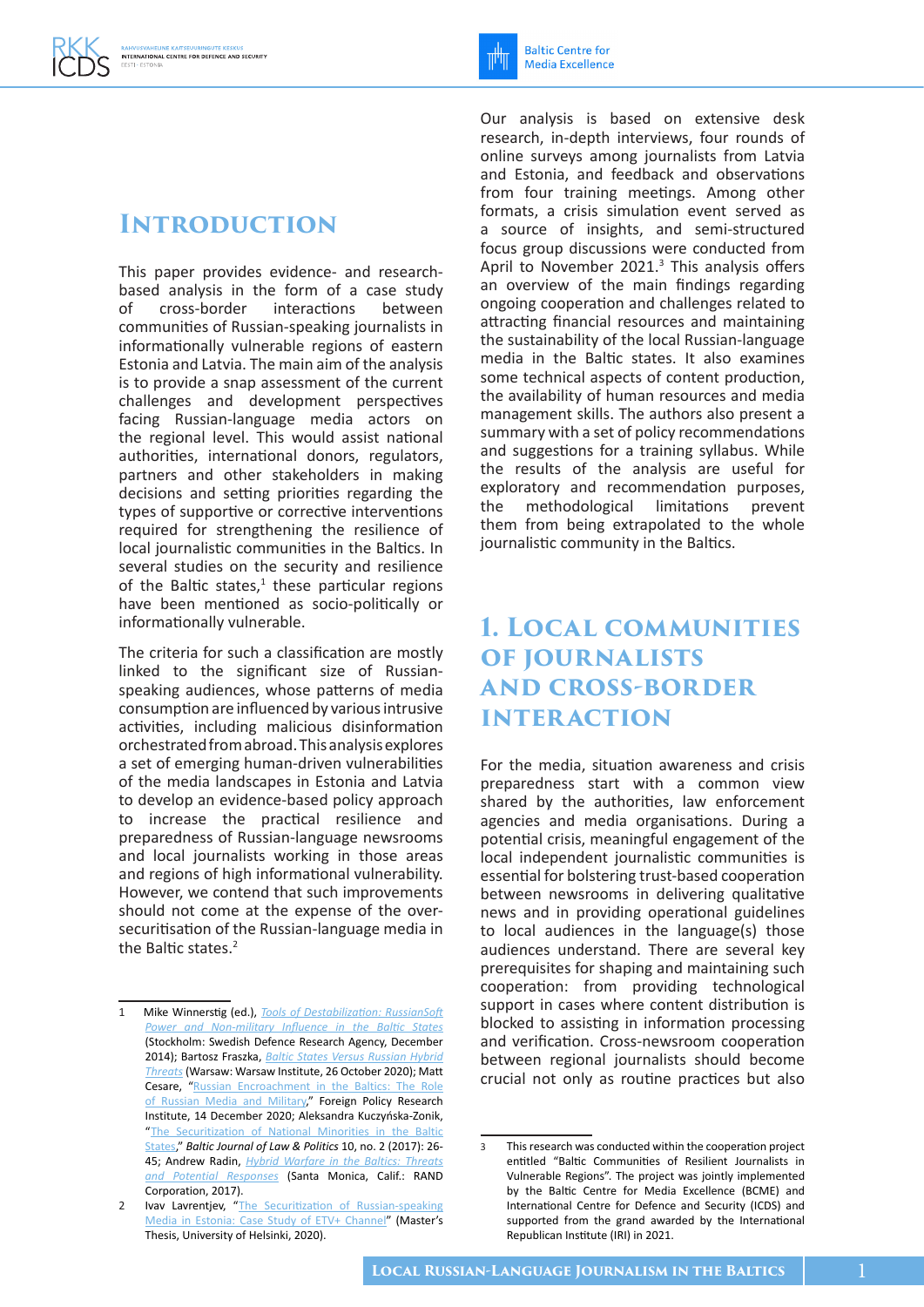

*Meaningful engagement of the local independent journalistic communities is essential for bolstering trust-based cooperation between newsrooms in delivering qualitative news and in providing operational guidelines to local audiences in the language(s) those audiences understand* 

for acquiring collective threat assessment.<sup>4</sup> Cooperation between media outlets and individual journalists enhances the level of preparedness to support the building of a resilient community of local journalists within the region. Despite noteworthy efforts going back to 2015, there is still a lack of continuous cooperation between Russian-speaking journalists at the regional, national and pan-Baltic levels. Although the Baltic Centre for Media Excellence has conducted several pan-Baltic activities targeting the Russianlanguage media, none of these activities was implemented regularly. Ad-hoc visibilitydriven projects have limited efficacy on the sustainability of journalistic communities. In the interests of long-term cooperation, it would be beneficial not just for the newsrooms but also for professional communities 1) to have a constant or slightly changing network of journalists and media managers; 2) to increase regional cooperation for content exchange; 3) to establish creativity hubs to be used for developing mutually engaging co-production. At the same time, it should be determined why already existing opportunities for cross-border collaboration, such as the Anne-Marie and Gustaf Ander Centre for Media Studies at SSE Riga,<sup>5</sup> are not widely used by Russian-speaking journalists in Estonian and Latvian regions.

Originally stemming from the cooperation between investigative journalists and adopted by other groups of journalists, cross-border interaction has become a popular way of collaboration for leveraging the resources of newsrooms both large and small without being in strict competition (publishing for different audiences in different countries helps to overcome national bias and also

serves to protect investigative journalists).<sup>6</sup> Collaborative journalistic production is recognised by journalism scholars as a comparatively new practice, which can be difficult due to different political and cultural traditions and ethical standards. These challenges are however not unique to the Russian-language newsrooms in the Baltics but occur more generally on the journalistic landscape.

As communicated by the journalists surveyed in this study, for various reasons, local Russian-speaking journalists from Estonia and Latvia avoid memberships in a professional society or representative organisation in their respective countries. Even though they are aware of such organisations in both countries, the journalists do not see any substantial motivation to engage with them and often characterise them as bureaucratic associations. Membership fees and capitalfocused activities are also seen as obstacles to engagement with professional societies. Some local journalists also mentioned that they do not see any particular interest of these associations in attracting the Russian-language media or journalists. At the same time, the World Association of the Russian Press (Всемирная ассоциация русской прессы) 7 is sometimes perceived as a beacon and positive example of a professional media association. It should be noted that the Kremlin has for decades been implementing various formats to engage with the local journalistic communities in the Baltics.<sup>8</sup>

Annett Heft and Stephan Baack, "Cross-bordering journalism: How intermediaries of change drive the [adoption of new practices,](https://journals.sagepub.com/doi/10.1177/1464884921999540)" *Journalism* (19 March 2021). 5 [Anne-Marie and Gustaf Ander Centre for Media Studies at](https://mediacentre.sseriga.edu/) 

[SSE Riga](https://mediacentre.sseriga.edu/).

<sup>6</sup> Brigitte Alfter, *[Cross-Border Collaborative Journalism](https://www.taylorfrancis.com/books/mono/10.4324/9780429464409/cross-border-collaborative-journalism-brigitte-alfter). A [Step-By-Step Guide](https://www.taylorfrancis.com/books/mono/10.4324/9780429464409/cross-border-collaborative-journalism-brigitte-alfter)* (London: Routledge, 2019).

This organisation is associated with the Kremlin. Among the last significant ties, the president of the association has just been appointed by Putin to lead the Russian Public TV (*Obshestvennoe Televidenie Rossii*). Previously, Mr Ignatenko had led the state news agency ITAR-TASS.

<sup>8</sup> Estonian Internal Security Service, *[Annual Review 2020-](https://kapo.ee/sites/default/files/content_page_attachments/Annual%20Review%202020-2021.pdf) [2021](https://kapo.ee/sites/default/files/content_page_attachments/Annual%20Review%202020-2021.pdf)* (Tallinn: Estonian Internal Security Service, 2021); Stefan Meister (ed.), *[Understanding Russian Communication](https://www.ssoar.info/ssoar/handle/document/59979)  [Strategy: Case Studies of Serbia and Estonia](https://www.ssoar.info/ssoar/handle/document/59979).* Culture and Foreign Policy (Stuttgart: Institut für Auslandsbeziehungen, 2010); Triin Vihalemm and Jānis Juzefovičs, ["How Baltic](https://www.tandfonline.com/doi/abs/10.1080/01629778.2021.2006728?journalCode=rbal20)  [Russian-speaking audiences outmaneuver securitization,](https://www.tandfonline.com/doi/abs/10.1080/01629778.2021.2006728?journalCode=rbal20)  [essentialization, and polarization in times of crisis?](https://www.tandfonline.com/doi/abs/10.1080/01629778.2021.2006728?journalCode=rbal20)" *Journal of Baltic Studies* (23 November 2021); Todd Helmus et al., *[Russian Social Media Influence. Understanding Russian](https://www.rand.org/content/dam/rand/pubs/research_reports/RR2200/RR2237/RAND_RR2237.pdf)  [Propaganda in Eastern Europe](https://www.rand.org/content/dam/rand/pubs/research_reports/RR2200/RR2237/RAND_RR2237.pdf)* (Santa Monica, Calif.: RAND Corporation, 2018); Jordi Vasquez, et al., "[E](about:blank)xposed [Outpost Russian Threats to Baltic Security and Transatlantic](https://voices.uchicago.edu/euchicago/exposed-outpost-russian-threats-to-baltic-security-and-transatlantic-responses/)  [Responses,](https://voices.uchicago.edu/euchicago/exposed-outpost-russian-threats-to-baltic-security-and-transatlantic-responses/)" University of Chicago, last accessed 14 March 2022; Irina Zeleneva and Vera Ageeva, "[R](about:blank)ussia's soft [power in the Baltics: media, education and Russian world](https://cyberleninka.ru/article/n/russia-s-soft-power-in-the-baltics-media-education-and-russian-world-narrarive/viewer)  [narrative,](https://cyberleninka.ru/article/n/russia-s-soft-power-in-the-baltics-media-education-and-russian-world-narrarive/viewer)" *Media Education* no. 4 (2017): 181-188; Oliver Kund, "[Kremlin](about:blank) [media](https://news.postimees.ee/3156699/kremlin-media-hunting-for-openings-in-estonia) [hunting](https://news.postimees.ee/3156699/kremlin-media-hunting-for-openings-in-estonia) [for](about:blank) [openings in Estonia,](https://news.postimees.ee/3156699/kremlin-media-hunting-for-openings-in-estonia)" *Postimees*, 14 April 2015.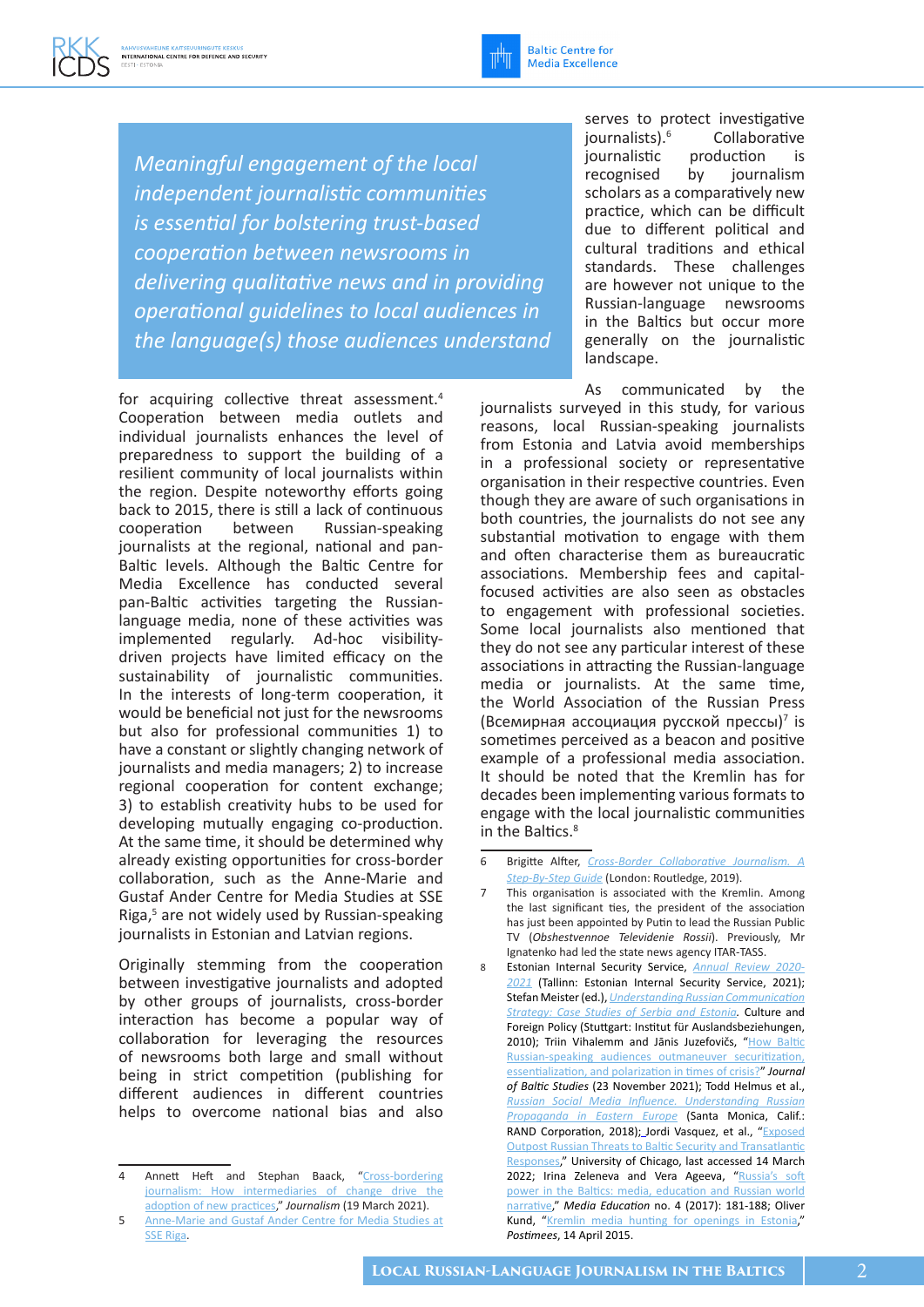Before the pandemic, several steps were taken to increase the presence of public service media in the eastern regions of Latvia and Estonia,

*Local Russian-speaking journalists from Estonia and Latvia avoid memberships in a professional society or representative organisation in their respective countries*

dictated mostly by political decisions to address what was seen as a growing information threat posed by the aggressive actions of Russia.9

In Latvia, $10$  the Latgale electronic media programme adopted in 2015 included measures for developing an LTV studio in Latgale, which has not happened.<sup>11</sup> In Estonia, a new Russianlanguage channel, ETV+, was launched by the national broadcaster ERR, and in five years, its popularity and viewership have significantly increased.12 In addition to state funding, the channel has received financial support from international donors.<sup>13</sup>

ETV+ also plays an important role in providing a platform for the reconciliation of the shared memory and narratives of the majority and minority populations.<sup>14</sup> Some scholars argue that ETV+ has played an important role in diminishing Russia's soft power in Estonia.15 Another contributing factor ETV+'s success

- 9 Tyler McBrien, *[Defending the Vote: Estonia Creates](https://successfulsocieties.princeton.edu/sites/successfulsocieties/files/TM_Estonia_Election_FINAL%20edited_JG.pdf)  [a Network to Combat Disinformation, 2016-2020](https://successfulsocieties.princeton.edu/sites/successfulsocieties/files/TM_Estonia_Election_FINAL%20edited_JG.pdf)* (Princeton, NJ: Trustees of Princeton University, 2020).
- 10 ["Darbu](https://neplpadome.lv/lv/sakums/padome/padomes-sedes/sedes-sadalas/darbu-sak-latvijas-radio-studija-rezekne.html) [sāk](about:blank) [Latvijas radio studija](https://neplpadome.lv/lv/sakums/padome/padomes-sedes/sedes-sadalas/darbu-sak-latvijas-radio-studija-rezekne.html) [R](about:blank)[ē](https://neplpadome.lv/lv/sakums/padome/padomes-sedes/sedes-sadalas/darbu-sak-latvijas-radio-studija-rezekne.html)[zekn](https://successfulsocieties.princeton.edu/sites/successfulsocieties/files/TM_Estonia_Election_FINAL%20edited_JG.pdf)[e](about:blank) [\[](about:blank)The Latvian Radio Studio in Rēzekne starts operating[\]](about:blank)," Nacionālā elektronisko plašsaziņas līdzekļu padome [The National Electronic Mass Media Council], 13 July 2016.
- 11 ["Lēmums Nr.](https://www.neplpadome.lv/lv/assets/documents/Lemumi/02.04.2015._Lemums_52.pdf) [52. Par Latgales](https://www.neplpadome.lv/lv/assets/documents/Lemumi/02.04.2015._Lemums_52.pdf) [elektronisko](about:blank) [mediju](about:blank) [programmas](about:blank) [aprsiprināšanu](about:blank) [\[Decision no. 52. On](https://www.neplpadome.lv/lv/assets/documents/Lemumi/02.04.2015._Lemums_52.pdf)  [approval of Latgale electronic media programme\]](https://www.neplpadome.lv/lv/assets/documents/Lemumi/02.04.2015._Lemums_52.pdf), Nacionālā elektronisko plašsaziņas līdzekļu padome [The National Electronic Mass Media Council], 2 April 2015.
- 12 "ERR Russian-language channel often outstripping [outside stations](https://news.err.ee/1608182701/err-russian-language-channel-often-outstripping-outside-stations)," *ERR*, 19 April 2021.
- 13 "Nordic Council of Ministers awards 227 000 euros [for support to minority language media in the Baltic](https://www.norden.ee/en/about-us/news/item/9305-nordic-council-of-ministers-awards-227-000-euros-for-support-to-minority-language-media-in-the-baltic-states)  [states](https://www.norden.ee/en/about-us/news/item/9305-nordic-council-of-ministers-awards-227-000-euros-for-support-to-minority-language-media-in-the-baltic-states)," Nordic Council of Ministers' Office in Estonia, 21 April 2020.
- 14 Vitalii Parshukov, "Media, memory, and minority: the [Russian-language TV channel ETV+ and its role in the](https://dspace.ut.ee/bitstream/handle/10062/56847/parshukov_vitalii_ma_2017.pdf)  [long-lasting "war of memories" in Estonia](https://dspace.ut.ee/bitstream/handle/10062/56847/parshukov_vitalii_ma_2017.pdf)*"* (Master's thesis, University of Tartu, 2017).
- 15 Kristian Nielsen and Heiko Pääbo, ["H](about:blank)[ow Russian](https://sciendo.com/pdf/10.1515/jobs-2016-0023)  [Soft Power Fails in Estonia: or, why the Russophone](https://sciendo.com/pdf/10.1515/jobs-2016-0023)  [Minorities Remain Quiescent,](https://sciendo.com/pdf/10.1515/jobs-2016-0023)" *Journal on Baltic Security* 1, no. 2 (2015): 125-157.

was, surprisingly, the consequences of the COVID-19 pandemic.16

> Interestingly, a majority of local journalists has expressed support for the idea of creating a unique association for the Russian-language media in the Baltic countries, which could be a useful opportunity for professional networking focusing on the development needs of these specific media outlets. Such an initiative would be beneficial for increasing a sense of professional

belonging within the Baltic context.

**Baltic Centre for Media Excellence** 

For local journalists in Estonia, a problem is perceived competition with the "municipal media", i.e. media outlets supported by local governments. This type of broadcasting

*The Kremlin has for decades been implementing various formats to engage with the local journalistic communities in the Baltics*

negatively influences the media landscape and expectations of the audiences. In the country report on Estonia from the Centre for Media Pluralism and Media Freedom, Andres Kõnno describes the situation as

> *the biases of local media (especially municipal media, but not only; this is a problem with no easy solutions, partly for the reason that there is no tradition of having a media ombudsman – or any other type of media regulator that could be compared to various analogous institutions in other European countries).*<sup>17</sup>

Although the situation in Latvia differs, and municipalities cannot have publicly funded media outlets since late 2020 (prior to which there were 139 registered municipality-related

<sup>16</sup> Gordon F. Sander, "The pandemic has united us': [A media divide fades in the Baltics,](https://www.csmonitor.com/World/Europe/2020/0618/The-pandemic-has-united-us-A-media-divide-fades-in-the-Baltics)" *The Christian Science Monitor*, 18 June 2020; Silviu Kondan, Mridvika Sahajpal, David J. Trimbach, "[Identifying](https://www.fpri.org/article/2021/05/identifying-the-needs-of-estonias-russian-speaking-minority-covid-19-data-disaggregation-and-social-determinants-of-health/)  [the Needs of Estonia's Russian-speaking Minority:](https://www.fpri.org/article/2021/05/identifying-the-needs-of-estonias-russian-speaking-minority-covid-19-data-disaggregation-and-social-determinants-of-health/)  [COVID-19, Data Disaggregation, and Social](https://www.fpri.org/article/2021/05/identifying-the-needs-of-estonias-russian-speaking-minority-covid-19-data-disaggregation-and-social-determinants-of-health/)  [Determinants of Health,](https://www.fpri.org/article/2021/05/identifying-the-needs-of-estonias-russian-speaking-minority-covid-19-data-disaggregation-and-social-determinants-of-health/)" Foreign Policy Research Institute, 11 May 2021.

<sup>17</sup> Andres Kõnno, *[Monitoring Media Pluralism in the](http://doi.org/10.2870/748092)  [Digital Era: Application of the Media Pluralism](http://doi.org/10.2870/748092)  [Monitor in the European Union, Albania and Turkey](http://doi.org/10.2870/748092)  [in the years 2018-2019. Country report: Estonia](http://doi.org/10.2870/748092)* (Fiesole: European University Institute, July 2020).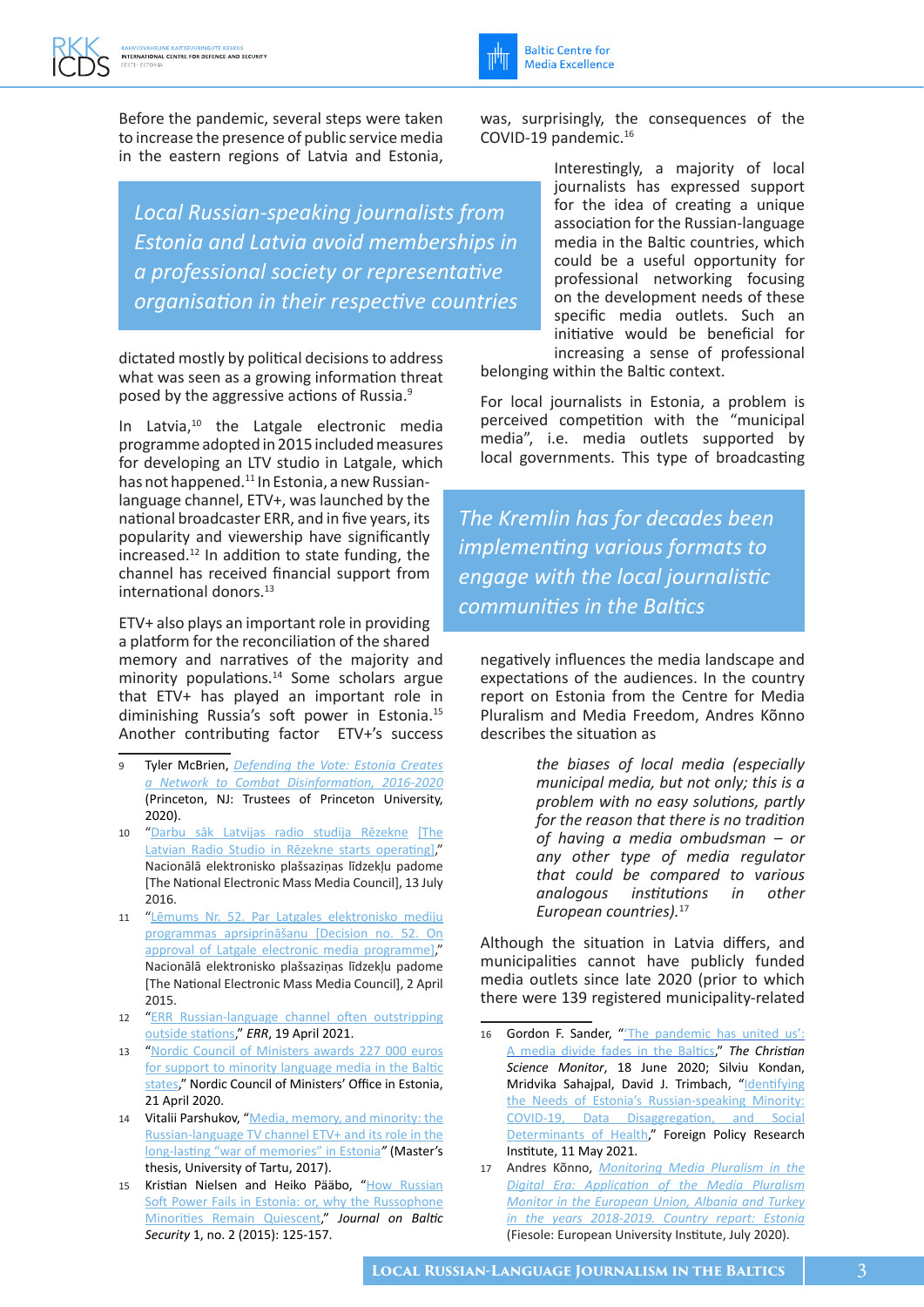media outlets),<sup>18</sup> local journalists from Latvia referred to several municipalities that have managed to find ways of creating their own informational bulletins and local newsletters. Another way in which local governments can still influence the media landscape in Latvia is to hold public procurements for publishing municipality information and advertisements. In this way, some media outlets receive financial income from municipalities and may be inclined to be more positive towards such municipal authorities and related politicians. As mentioned in the country report on Latvia, the lack of transparency of media ownership in Latvia is a high-level risk (82%), while in Estonia it is seen as a medium risk (56%).<sup>19</sup> Among other problems mentioned by journalists are the

*For local journalists in Estonia, a problem is perceived competition with the "municipal media", i.e. media outlets supported by local governments*

attempts of some media owners to influence the media's agenda and the negative impact of politicians on media development.

lack of resources. Therefore, the question of financial sustainability is one of the more pressing issues on the agenda of media managers in the Baltics, including at the local level. The situation and reach of the Russianlanguage media in Estonia and Latvia are also challenged by the relatively small size of their natural audiences. The impact of the COVID-19 pandemic on the work of local newsrooms has also resulted in significant financial losses.22 Estonian and Latvian local journalists benefitted from significant assistance provided by international donors and organisations, which used different ways to provide pandemic crisis-related financial support – it allowed the local Russian-language newsrooms to continue working during 2020–21.

> Some donors also provided projectbased support before the pandemic. External funding sources are among the crucial ones for independent media outlets in local journalism in Estonia and Latvia. For small newsrooms, writing pitches for funding diverts human resources away from everyday activities. Journalists lack skills and experience

in preparing grant applications, especially if the support measures are not "customised" for local media in the Baltics. Newly opened opportunities for grant applications require the services of staff specifically trained in proposal writing, monitoring open calls and managing grant projects.

### **2. Financial resources and sustainability**

As a result of the shrinking advertising market in media in the Baltic countries, $20$  and given the need to change the business model,<sup>21</sup> media outlets report a

*the agenda of media managers in the Baltics, including at the local level*

*The question of financial sustainability is one of the more pressing issues on* 

- 18 Inese Helm[an](about:blank)e, "[Pašvaldības](https://lvportals.lv/skaidrojumi/322061-pasvaldibas-vairs-neizdos-masu-informacijas-lidzeklus-2020) [vairs](about:blank) [neizdos](about:blank) [masu](about:blank) [informācijas](about:blank) [līdzekļus](about:blank) [\[](about:blank)[Municipalities will not be](https://lvportals.lv/skaidrojumi/322061-pasvaldibas-vairs-neizdos-masu-informacijas-lidzeklus-2020)  [allowed issuing information media](https://lvportals.lv/skaidrojumi/322061-pasvaldibas-vairs-neizdos-masu-informacijas-lidzeklus-2020)[\]](about:blank)," *LV portāls*,12 November 2020.
- 19 Anda Rožukalne, *[Monitoring Media Pluralism in](https://op.europa.eu/en/publication-detail/-/publication/7d8bee8e-dd0c-11ea-adf7-01aa75ed71a1/language-en/format-PDF/source-252900228)  [the Digital Era: Application of the Media Pluralism](https://op.europa.eu/en/publication-detail/-/publication/7d8bee8e-dd0c-11ea-adf7-01aa75ed71a1/language-en/format-PDF/source-252900228)  [Monitor in the European Union, Albania and Turkey in](https://op.europa.eu/en/publication-detail/-/publication/7d8bee8e-dd0c-11ea-adf7-01aa75ed71a1/language-en/format-PDF/source-252900228)  [the years 2018-2019. Country report: Latvia](https://op.europa.eu/en/publication-detail/-/publication/7d8bee8e-dd0c-11ea-adf7-01aa75ed71a1/language-en/format-PDF/source-252900228)* (Fiesole: European University Institute, August 2020); Kõnno, *Monitoring Media Pluralism*.
- 20 Džina Donauskaitė et al., *[Baltic Media Health Check](https://www.sseriga.edu/sites/default/files/2020-11/Baltic_Media_Health_Check_2019_2020.pdf)  [2019-2020](https://www.sseriga.edu/sites/default/files/2020-11/Baltic_Media_Health_Check_2019_2020.pdf)* (Riga/Tallinn/Vilnius: Anne-Marie and Gustaf Ander Centre for Media Studies at SSE Riga, November 2020).
- 21 Andrey Mir, *Postjournalism and the death of newspapers. The media after Trump: manufacturing anger and polarization* (Toronto, 2020).

According to the local journalists from Estonia and Latvia, the Russian-language independent media faces a specific danger in the lack of financial grant opportunities provided by the state.<sup>23</sup> Of course, state-provided support should be part of a systemic programme for supporting actors in building democratic resilience and must not endanger the impartiality and independence of the local newsrooms.

<sup>22</sup> Aija Krūtaine, "Baltic media, reinvigorated in their [mission, buckle up for tough ride under COVID-19](https://ipi.media/baltic-media-reinvigorated-in-their-mission-buckle-up-for-tough-ride-under-covid-19/)," International Press Institute, 29 October 2020*.*

<sup>23</sup> In case of Latvia, Media Support Fund provides mainly project-based support for producing of media content in the Latvian language.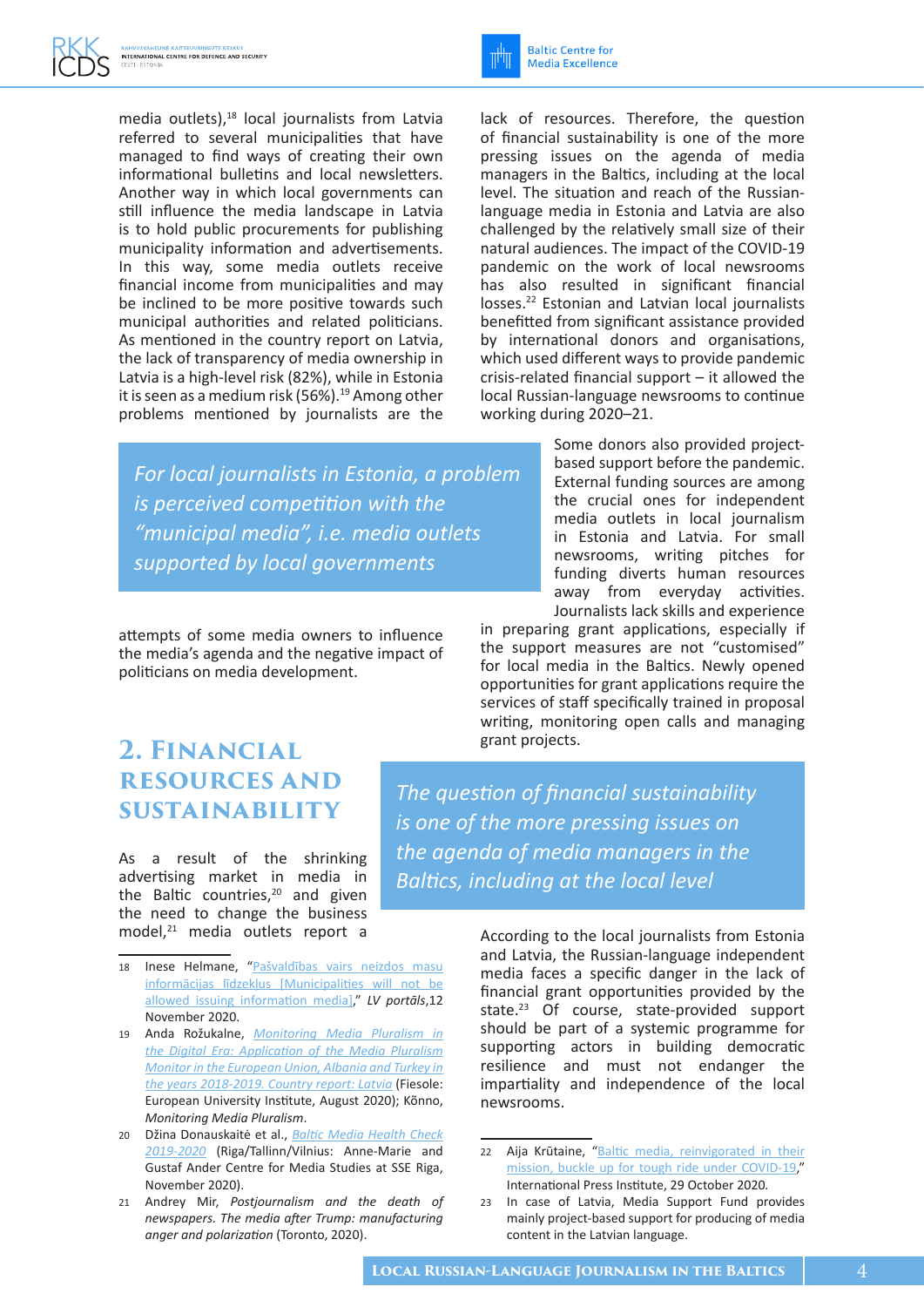The financial situation is also critical because local audiences tend to be unwilling to

pay for content. This was repeatedly mentioned as a substantial problem for local journalism and noted as having high relevance for the local media market in Estonia and Latvia, with all possible limitations of its size, reach and money-generating capacity. There is an increasing awareness among the local journalists about the changing

business model as the distribution of media content via social media prioritises the need for targeted audience analysis and an appropriate approach in practice. It means the in-depth understanding of the audiences, attracting their attention, building trust with the audiences and developing community relations. Within the

of pre-planned posts on Facebook), but not

**Baltic Centre for Media Excellence** 

specifically designed products (like Hootsuite).

*The financial situation is also critical because local audiences tend to be unwilling to pay for content*

> At the same time, within the small newsrooms, there are fewer possibilities for setting protective firewalls between editorial staff and creators of native advertising content. Paid content (for instance, pre-ordered articles) is still seen as a problem by many local journalists as they recognise its negative influence on

*For small newsrooms, writing pitches for funding diverts human resources away from everyday activities. Journalists lack skills and experience in preparing grant applications*

mission of serving their local communities, the Russian-language newsrooms in Estonia and Latvia lack data and a deeper understanding of the peculiarities of the communities. Some foreign donors have already assisted local journalists in conducting research activities related to targeted audience analysis. The next step should be a specific training programme to build hands-on monetisation skills in local Russian-language newsrooms in the Baltics.

Local journalists from Estonia and Latvia understand the relevance of tools and skills to conduct audience analysis and take it to a more sophisticated level. The problems perceived by the journalists can be summed up in the following way: 1) financing of audience research-oriented activities and tools; 2) selecting (targeting) of

audiences to be studied; 3) ability to repeat the study (to update the data); 4) the need to invite journalists and other staff to work with the received data (clarification and validation of data received and implementation with changing strategies of content producing and distribution). Commercial products such as Google Analytics are the main tool used for data analysis. Local newsrooms also use tools provided by social media (such as the publishing

the audience's trust toward the media. A majority of local journalists are involved in one way or another in creating advertorials or pre-ordered media products. Apart from financial issues, this also poses an ethical dilemma. More applied research is needed to understand the interrelations

between the perceptions of paid content and the trust of local audiences in the Baltic media context.

While there are several ways to support local journalism (e.g., tax exemptions, competitive grants, direct funding), there is a clear requirement for transparency of ownership and sponsorship. Supporting the implementation of innovative solutions in newsrooms could help

*Within the mission of serving their local communities, the Russian-language newsrooms in Estonia and Latvia lack data and a deeper understanding of the peculiarities of the communities*

> to optimise financial and human resources. Trends in media development include the use of artificial intelligence tools for monitoring and reporting.24 Cross-professional networking can support co-operation between the media and academia, including when looking at innovative solutions.

<sup>24</sup> Nick Newman, *[Journalism, media and technology](https://reutersinstitute.politics.ox.ac.uk/sites/default/files/2021-01/Newman_Predictions_2021_FINAL.pdf)  [trend predictions](https://reutersinstitute.politics.ox.ac.uk/sites/default/files/2021-01/Newman_Predictions_2021_FINAL.pdf) [2021](about:blank)* (Oxford: Reuters Institute for the Study of Journalism, January 2021).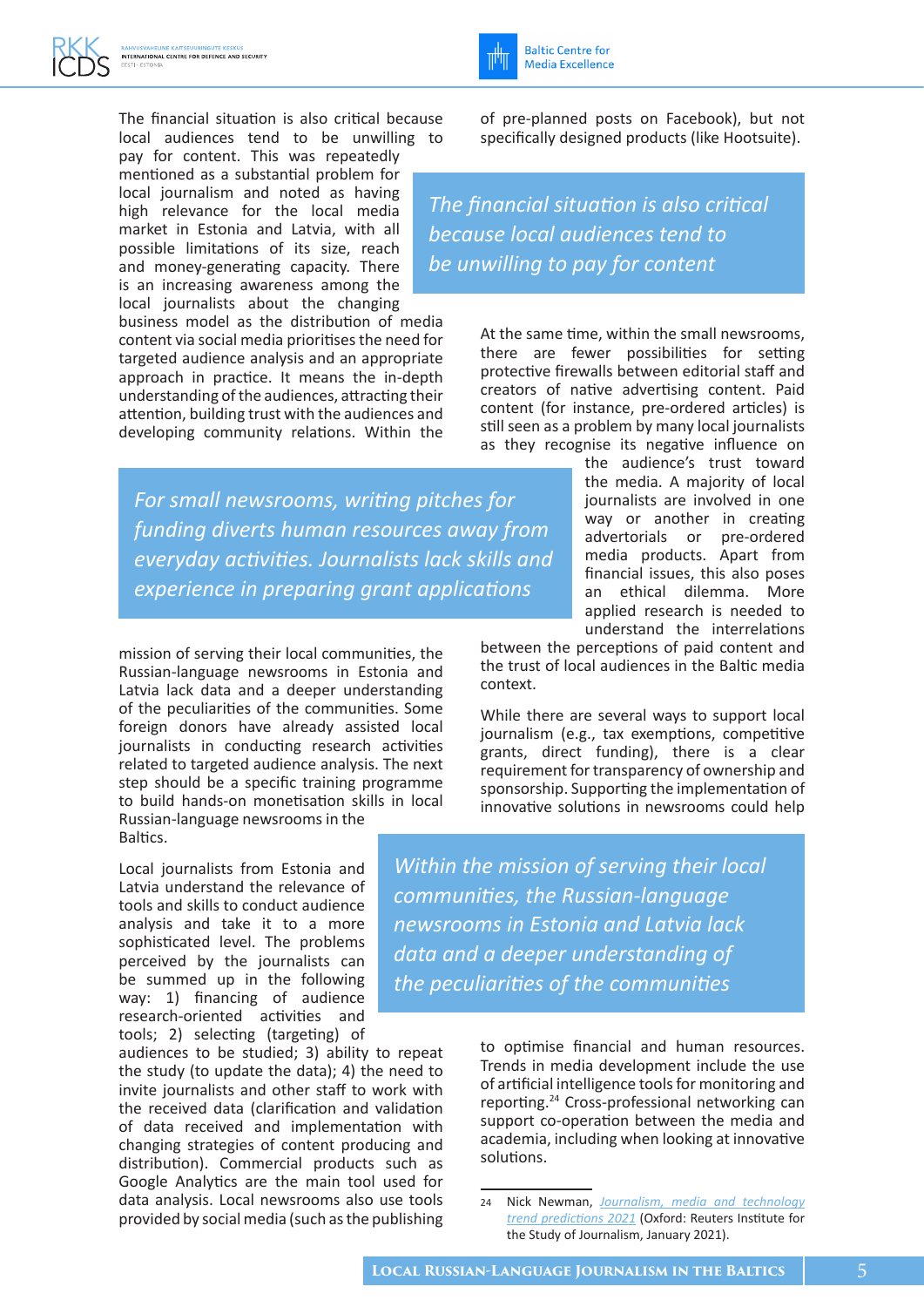### **3. Technical resources and content production**

The COVID-19 pandemic accelerated the digitalisation of local media outlets as the lockdowns in the Baltics forced newsrooms to work remotely. As a results of this shift, it became evident that independent newsrooms, especially in the regions, lack the equipment required to work remotely and to cover situations during possible multifaceted crises. As predicted by media managers, a sustainable hybrid in-person/remote model for newsrooms could become a promising option.<sup>25</sup>

The crisis-simulation exercise, conducted with the local journalists as part of the project, highlighted problems with the availability of reliable equipment to cover important events outside the newsroom (for example,

to provide stable live-streaming, to transmit data safely, to store data and to ensure the simultaneous postproduction of audio-visual formats for further distribution). Local journalists are poorly equipped for prolonged filming and 24/7 coverage. The newsrooms do not have a "reserve toolset" for film crews

i.e. equipment to be used to follow the events from multiple points and perspectives. The lack of working technical equipment increases the risk of dependency of the local media on other sources of audio-visual content. At the same time, audio-visual content is the most promising format and should be prioritised in social media, as it has the potential to become viral and thus engage the audiences during a crisis. Audio-visual format and live streams, including video segments and stories, are perceived by Russian-speaking local journalists as a highpotential way of attracting the attention of the audience. The audio-visual genre has also proven its attractiveness for engaging with the audience and through competition. To cover a crisis professionally, the media staff should be ready to proceed swiftly with the production and postproduction of media content, including the targeted distribution of content online.

Newly introduced security protocols in newsrooms should incorporate the professional evaluation of the cheapest vs the safest options. Due to the poor financial situation in the local newsrooms, there are risks involved in selecting the cheapest options when purchasing equipment or software, which increases the vulnerability of the technical or digital environment (products produced in different countries, unreliable data links etc.). Moreover, mobile phones cannot be seen as the main or only device, as noted by the author of one guide, who argues that "this convenience can also be a liability, as your all-in-one reporting device can also become a single point of failure".<sup>26</sup> This is related to the safety and security of journalists as well as source protection – topics that are relevant to information security culture in journalism.27 In addition to robust technical equipment and hardware, the reliability of software is equally important for ensuring the efficiency of the work environment in a modern newsroom.

**Baltic Centre for** 

**Media Excellence** 

Not only should the newsroom tech platform be based on fully licenced programmes for production and postproduction of audio-visual content, home workstations and portable

*Independent newsrooms, especially in the regions, lack the equipment required to work remotely and to cover situations during possible multifaceted crises*

> computers should also be convertible into improvised mobile studios. This would enable the use of an on-the-fly surrogate studio in the case of inability to access the newsroom and minimise the risks of storing all equipment in one place. The COVID-19 pandemic has once again highlighted the pressing problems with the equipment used in the work of local journalists on an everyday basis. Significantly, the simulation exercise helped also to identify some human-driven vulnerabilities, suggesting a need for a change in behaviour patterns within the newsrooms, especially as it relates to a thinking-outside-the-box approach to available equipment and content production.

<sup>26</sup> Susan E. McGregor, *Information Security Essentials: A Guide for Reporters, Editors, and Newsroom Leaders* (New York: Columbia University Press, 2021).

<sup>27</sup> Masashi Crete-Nishihata et al., "The Information [Security Cultures of Journalism](https://www.tandfonline.com/doi/full/10.1080/21670811.2020.1777882)," *Digital Journalism* 8, no. 8 (2020): 1068-1091.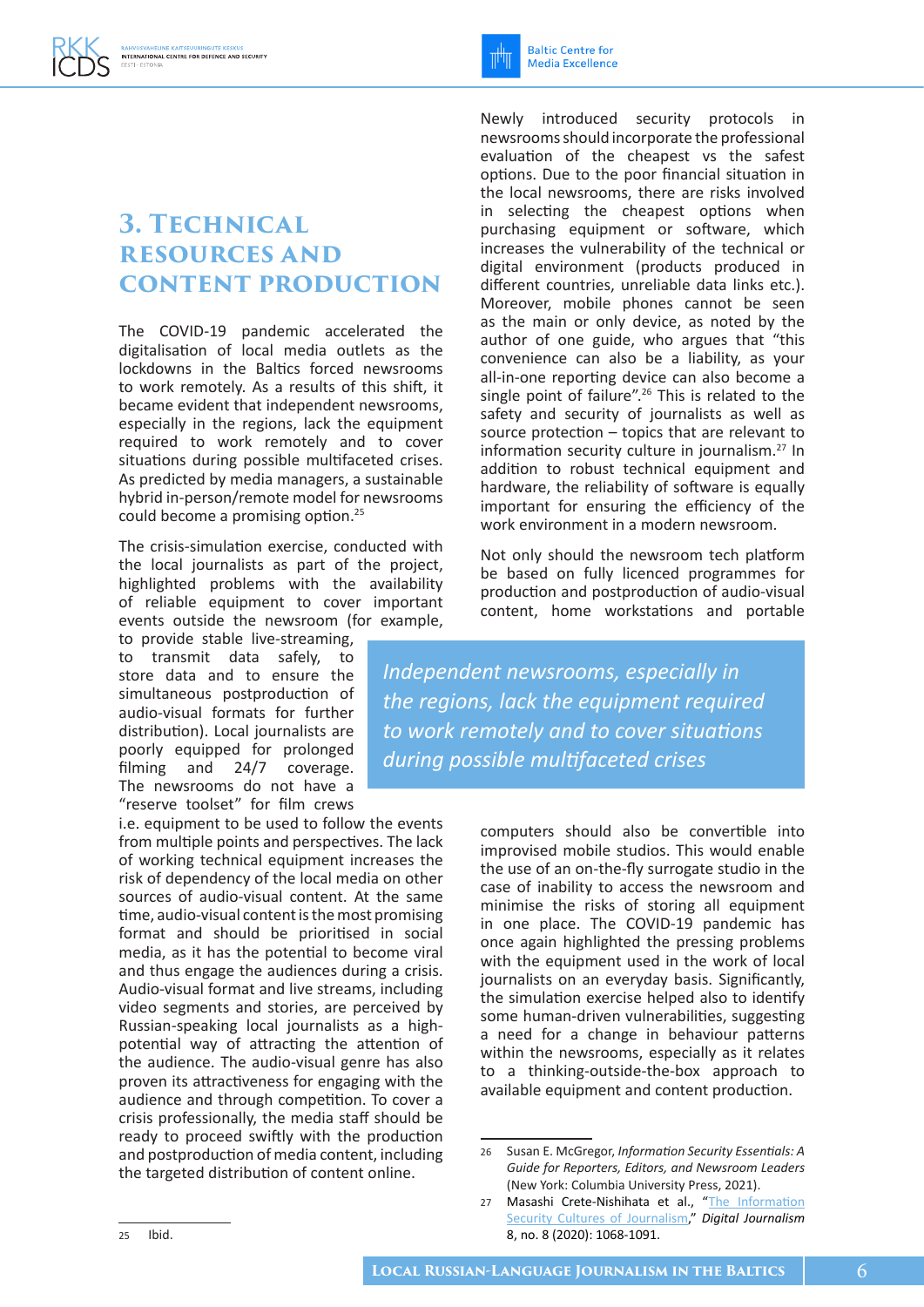#### **4. Human resources and media MANAGEMENT**

The overall situation in the studied regions of Estonia and Latvia is characterised by a long tradition of municipal media, the linkages of media to local political actors, and various information manipulations due to the lack of truly independent journalism. Yet there are several layers of problems related to human resources in the regions, as changes in media business models and digital information environments make it challenging to find a proper strategy and operationalise it in Russianlanguage newsrooms in the Baltics.

New jobs and new types of media are emerging, and local Russianlanguage outlets are not excluded from structural changes whereby a dichotomy between "survivors" and "newcomers" is emerging among newsrooms. Operating in an information-rich environment, journalism is inevitably a part of a new complex news ecosystem. The word "crisis" is frequently used by some media experts to describe

ongoing changes within the local journalist corps. Caution is in order, however. For example, Silvio Waisbord notes that the concept of crisis should be used carefully, and "changes are not transitions and transitions are not crises," referring to Gramsci's definition of crises as situations where the old die and the new cannot be born.28 But the local journalists do not doubt that the changes in the newsrooms' business models represent a crisis, referring to a massive loss of jobs in traditional newsrooms. Local independent newsrooms experience a serious lack of high-quality human resources and are unable to attract new staff equipped with the modern skills needed to implement emerging strategies for the successful digital transition of media outlets. Media managers from Estonia and Latvia referred to a continuing outflow of high-quality staff. The model of media competencies is rapidly

**Baltic Centre for Media Excellence** 

changing due to the complexity of various socio-political, technological and behavioural factors. While young journalists leave to seek new challenges (also in the capitals), experienced local journalists frequently lack foreign-language proficiency, sometimes even lacking fluency in the official state language (e.g. Estonian or Latvian), and are digitally unprepared for the accelerating race in social media. The media managers also pointed to the challenge of meeting salary demands from high-quality journalists, as the payment system in newsrooms is often not based on quality but quantity.

The media managers are the core element to restructure and motivate human resources in a newsroom, to safeguard the implementation of instructions, procedures and protocols, and to redirect human resources in increasing awareness during a potential crisis. Their role also includes making decisions on increasing inhouse capacity and/or outsourcing

*Due to the poor financial situation in the local newsrooms, there are risks involved in selecting the cheapest options when purchasing equipment or software, which increases the vulnerability of the technical or digital environment*

> 1) technology and security related support; 2) legal support; 3) promotion and distribution, social media monitoring; 4) audience analysis and sociological support; and 5) linguistic support (editing, proofreading and translation).

> Local communities of journalists need not only financial rewards but also other types of motivation and recognition. The majority of local journalists expect promotion within the newsroom. Local competition and forms of recognition from the journalistic community would also be beneficial. However, these initiatives should avoid dependency on state or municipal finances and should be fully transparent.

> Freelance journalists are commonly seen as financially unsecured and frequently are also left out of the newsroom's culture of safety and security. In everyday activities, even outside of potential crises, they lack access to the newsroom infrastructure and thus have

<sup>28</sup> Silvio Waisbord, ["Afterwards: Crisis? What Crisis?"](https://www.taylorfrancis.com/books/edit/10.4324/9781315716244/rethinking-journalism-chris-peters-marcel-broersma) in *Rethinking Journalism Against: Societal Role and Public Relevance in a Digital Age*, eds. Chris Peters and Marcel Broersma (London: Routledge, 2016), page 206.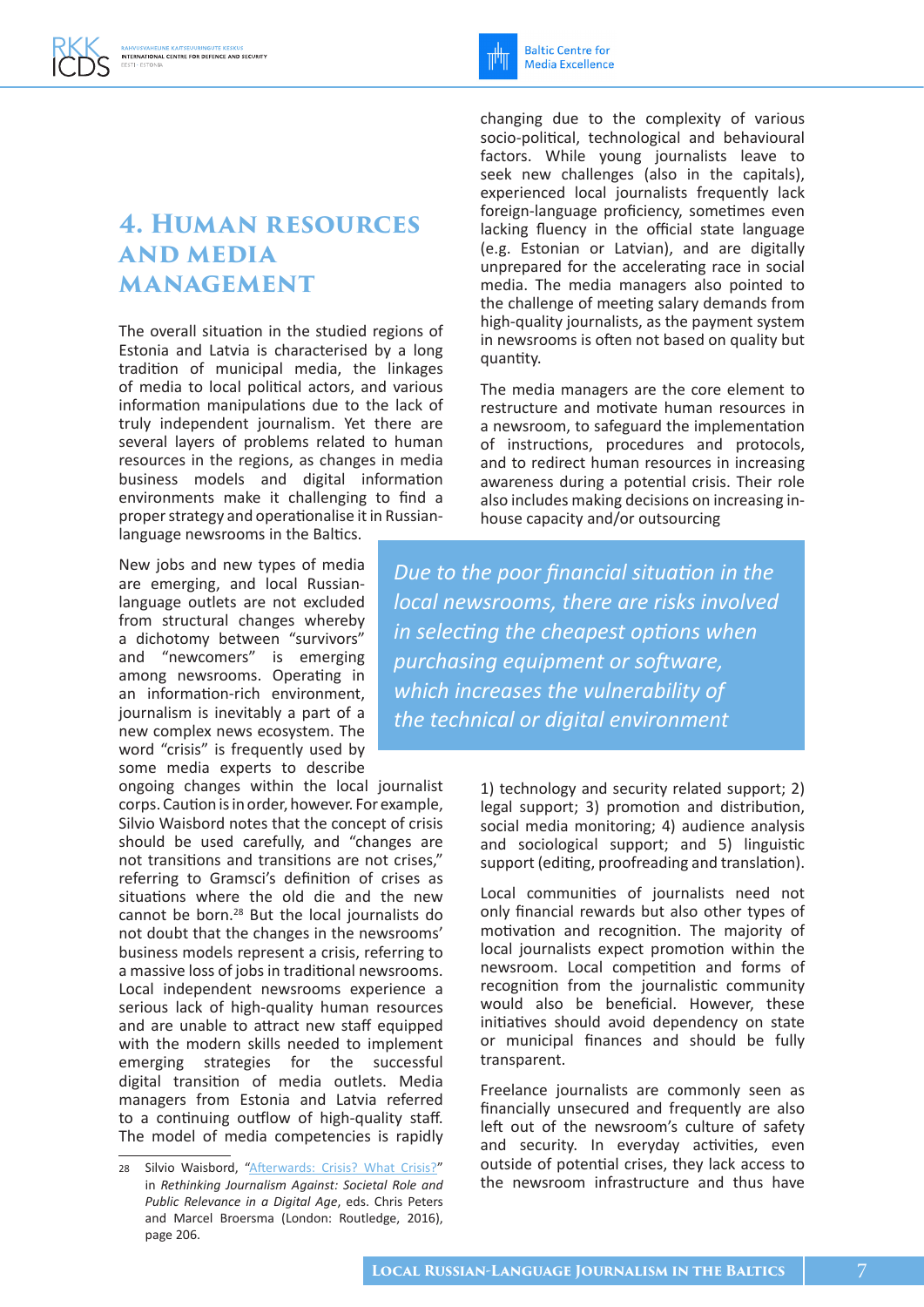

*The overall situation in the studied regions of Estonia and Latvia is characterised by a long tradition of municipal media, the linkages of media to local political actors, and various information manipulations due to the lack of truly independent journalism*

the technical equipment and digital accesses issued to them by the newsroom. The functional firewalls of journalism in a small newsroom tend to be invisible and frequently do not exist.

#### **5. Hybrid crisis awareness**

Informed citizens in local communities are crucial for protecting democracy in uncertain situations. Proper crisis management is based on trustworthy sources of information to supply

*Local independent newsrooms experience a serious lack of high-quality human resources and are unable to attract new staff equipped with the modern skills*

audiences with reliable news that citizens can act upon. As in many parts of the world, journalism faces a decrease of trust in the Baltics as well, and a search is on for solutions on how to rebuild that trust.<sup>30</sup> There are various opinions among local Russian-speaking journalists from Latvia and Estonia regarding the effect of the COVID-19 pandemic on the position of local journalists. The perception of the journalist's role in covering a crisis is

- 29 Lucia Ballon-Becerra, "Safety and security best [practices for freelance journalists,](https://ijnet.org/en/story/safety-and-security-best-practices-freelance-journalists)" *International Journalists' Network*, 30 November 2020.
- 30 Katherine Fink, "[The biggest challenge facing](https://journals.sagepub.com/doi/10.1177/1464884918807069)  [journalism: A lack of trust,](https://journals.sagepub.com/doi/10.1177/1464884918807069)" *Journalism* 20, no. 1 (19 December 2018): 40-43.

aligned with the overall tendency  $-$  a shift in focus from providing a variety of news and opinions to reporting on facts and explaining the consequences.

**Baltic Centre for Media Excellence** 

> At the same time as there is a tendency towards thematic specialisation,<sup>31</sup> small local newsrooms cannot afford to have specialists who only cover issues in their particular areas of specialisation.

> Given the unpredictability of crises, there is a need to support efforts to develop a culture of security within<br>newsrooms and growing newsrooms and growing

individual acknowledgement of, leadership in and responsibility for safety. Although a full set of possible incidents, including the cognitive component, cannot be foreseen completely, risk assessment activities could minimise many vulnerabilities.32 Crisis simulation exercise conducted with local journalists included various learning and feedback components: analysis of threats and critical incidents, forecast of likely consequences, mapping and exploitation of common attitudes, activation of stereotypical roles and mental models, and specification of regional and/or local context. The method was developed by combining resilience-related practice and journalism studies,<sup>33</sup> and demonstrated the local journalists' increased interest in awareness about possible threats.

> The crisis simulation exercise, prepared specially for the study group, involved the local journalists in the following learning activities: agenda-setting elements, interviewing techniques, personal security and family awareness, staff management, legal actions, social media related cyber incidents,

equipment- and production-related limitations, social media and distribution incidents, data verification, rapid decision-making on collaboration, internal security question, etc.

Perception of the crisis expressed by local journalists included the impossibility to prepare for all possible configurations, the importance of predictive consequences,

- 31 Newman, *Journalism, media and technology*.
- 32 Dean S. Hartley III and Kenneth O. Jobson, *[Cognitive](https://link.springer.com/book/10.1007/978-3-030-60184-3)  [Superiority. Information to](https://link.springer.com/book/10.1007/978-3-030-60184-3) [Power](about:blank)* (Cham: Springer, 2021).
- 33 Edson C. Tandoc Jr., Joy Jenkins, Ryan J. Thomas, Oscar Westlund (eds.) *[Critical Incidents in](https://www.taylorfrancis.com/books/edit/10.4324/9781003019688/critical-incidents-journalism-edson-tandoc-joy-jenkins-ryan-thomas-oscar-westlund)  [Journalism: Pivotal Moments Reshaping Journalism](https://www.taylorfrancis.com/books/edit/10.4324/9781003019688/critical-incidents-journalism-edson-tandoc-joy-jenkins-ryan-thomas-oscar-westlund)  [around the World](https://www.taylorfrancis.com/books/edit/10.4324/9781003019688/critical-incidents-journalism-edson-tandoc-joy-jenkins-ryan-thomas-oscar-westlund)* (London: Routledge, 2020).

**LOCAL RUSSIAN-LANGUAGE JOURNALISM IN THE BALTICS**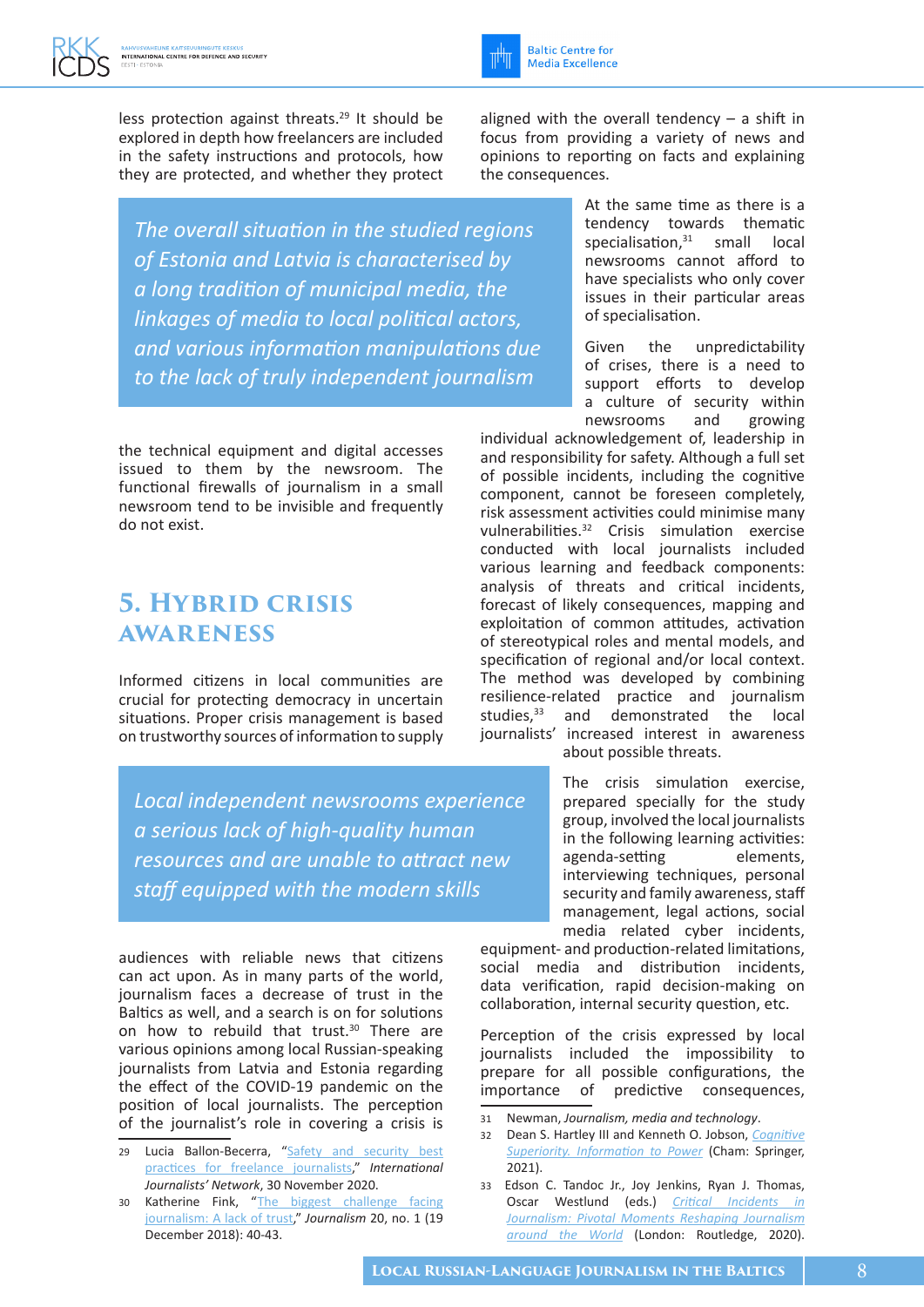

*Proper crisis management is based on trustworthy sources of information to supply audiences with reliable news that citizens can act upon. As in many parts of the world, journalism faces a decrease of trust in the Baltics as well*

reputational responsibility, the accountability of resources, the redirection of efforts in the newsroom, which could be defined as strategic and operational. The desired shift in threat perception and crisis preparedness of local journalists and media managers of the newsrooms should be supported with followup activities of risk assessment, conducted in cooperation with the relevant authorities, security experts and law enforcement agencies in Estonia and Latvia.34 As a practical outcome, guidelines should be developed for verifying the preparedness of current staff and

instructing newcomers. Security culture in newsrooms is described by media experts as nascent "for reasons including ongoing financial crises and labour precarity in journalism, both of which can limit the allocation of resources for information security."35 Joint multisectoral training should be developed and provided for civil servants in the regions. Part of that training should foster engagement with the local journalistic community and including them into disaster emergency management. "Dealing with the media, the public, or partners,

effective communication is now accepted as a critical element of emergency management," according to George Haddow.36

As Susan McGregor argues in a sidebar entitled "In Security, Size Really Doesn't Matter", "running a small newsroom on a similarly small budget doesn't mean you need to compromise on information security. While you might not be able to hire a security consultant, the tools you have at your disposal are actually no different from those relied upon by

- 35 Jennifer Henrichsen, "The Rise of the Security [Champion: Beta-testing](https://www.cjr.org/tow_center_reports/security-cultures-champions.php) [Newsroom](about:blank) [Security](https://www.cjr.org/tow_center_reports/security-cultures-champions.php)  [Cultures](https://www.cjr.org/tow_center_reports/security-cultures-champions.php)," *Columbia Journalism Review*, 30 April 2020.
- 36 George Haddow and Kim Haddow, *Disaster Communications in a Changing Media World* (Waltham, MA: Elsevier, 2014).

the largest organizations."37 The importance of individual elements for cognitive superiority is described in a recently published book, *Cognitive Superiority: Information to Power*, referring to the need of becoming collectively smarter (including rapid learning).<sup>38</sup> The creation of a rapid learning environment for actors like a small independent newsroom is essential for increasing awareness and nurturing adaptivity, which is one of the core elements of resilience.

### **Conclusions and recommendations**

The Russian-language media landscape in the Baltics has been undergoing a remarkable transformation since 2014, when its stakeholders and actors became more exposed

*The desired shift in threat perception and crisis preparedness of local journalists and media managers of the newsrooms should be supported with follow-up activities of risk assessment, conducted in cooperation with the relevant authorities, security experts and law enforcement agencies in Estonia and Latvia*

> to the combined influence of various factors. Some of these factors are unique to Russianspeaking journalists and local newsrooms, while the rest are rather common for any media outlets affected by the consequences of global digitalisation, the spread of social media platforms, changes in advertisement policies and other contributing issues, including the influence of geopolitics and information warfare on media health in general.

> Given the significant financial, organisational and structural support provided internationally and domestically for the revitalisation of the Russian-language newsrooms in Estonia and Latvia, their stakeholders, actors and sometimes even beneficiaries have become important players not only on the traditional

<sup>34</sup> McGregor, *Information Security Essentials.*

<sup>37</sup> McGregor, *Information Security Essentials*.

<sup>38</sup> Hartley III and Jobson, *Cognitive Superiority.*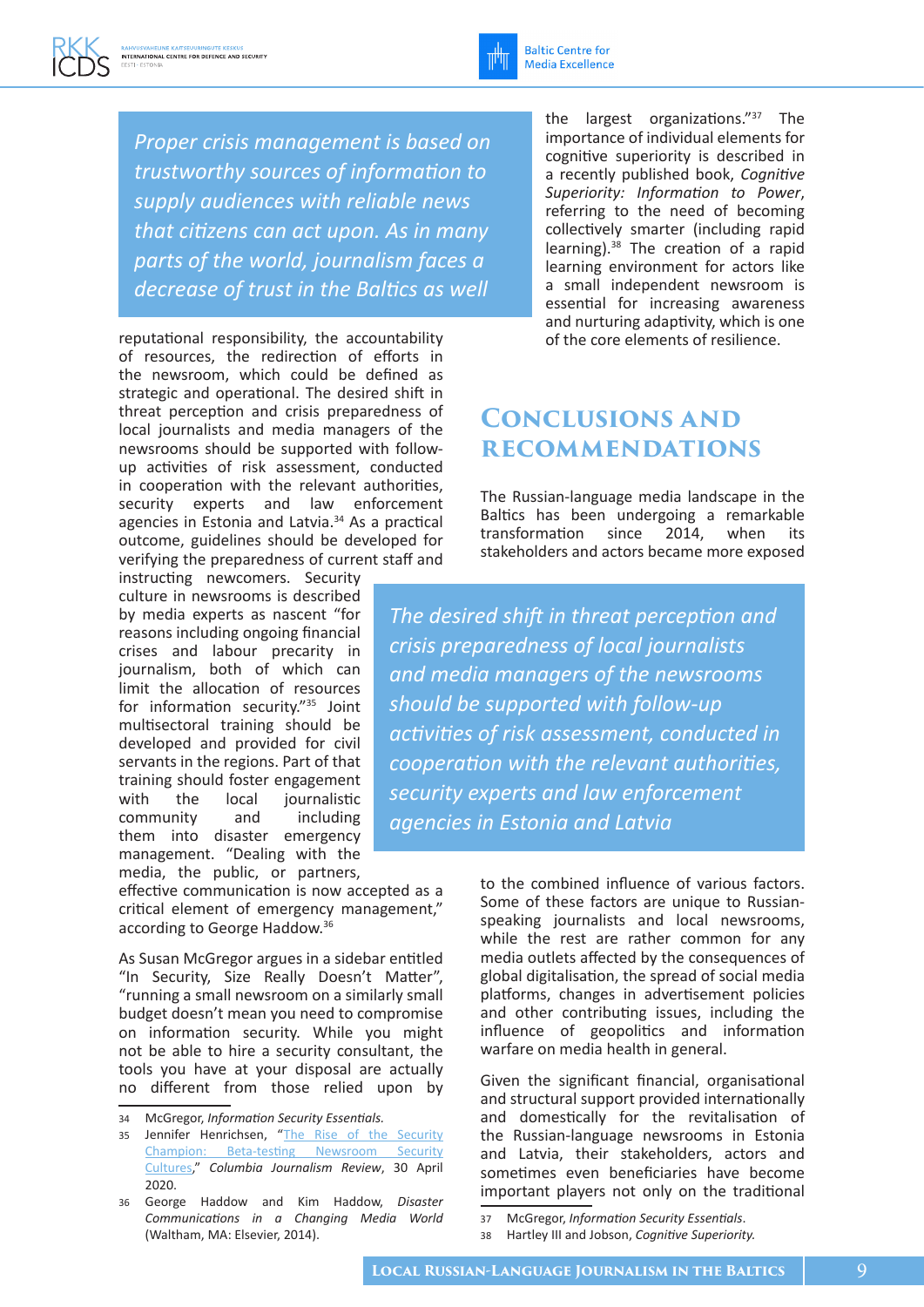media landscape but also in supporting the process of integrating language minorities and contributing to building societal awareness. Since many if not all Russophone local journalists in the Baltics are part of the complex yet limited media ecosystem, their professional and personal resilience is crucial for an effectively and transparently functioning society based on democratic values, human rights and principles of good governance. Therefore, the emerging challenges and development perspectives of the local Russianlanguage journalistic communities should be analysed and addressed through the prism of resilience characteristics: cooperation (domestic, cross-sectoral, international), communication (internal, interagency, external), cohesion (within a team, society), coping (modern technologies, changing business models, response to hybrid threats), credibility (trust in media, trust in expert knowledge), and creed (independency-driven professional confidence in a better future).

The following policy recommendations can be made as practical actions for building and enhancing the resilience of the local Russianlanguage media in Estonia and Latvia:

- Regional and pan-Baltic cooperation between local journalists should be prioritised and supported as an effective measure for stimulating professional networking and crossfertilisation of ideas.
- The engagement of local journalists in professional communities and associations should respect geographical diversity and include non-capital-based activities.
- Public monitoring should improve the regulation of information activities of municipalities (and other quasi-media outlets) to ensure fair media competition.
- Regular non-content-linked funding and competitive grant opportunities tailored for local newsrooms and individual journalists in the regions should be provided to promote the use of innovative solutions to optimise human resources in local newsrooms.
- Cross-sectoral cooperation for advanced solutions for small newsrooms in informationally vulnerable regions should be promoted to stimulate sharing the

best practices of differentiative motivation and recognition of newsroom staff.

- Transparent state grants should be introduced to support cross-border cooperation for the creation of media content in Russian (with the possibility to re-publish it in Estonian and Latvian).
- Accessible platforms for informing and assisting local newsrooms with specific target audience analysis should be launched.
- Sustainable funding for equipment and licenced software should be provided in grant budgets and other types of support for local newsrooms.
- Hands-on skills training should be delivered to increase awareness of information security and data protection regarding equipment, software and platforms produced by companies or in countries with hostile policies against democratic societies.
- Professional assistance should be provided in developing work strategies for accelerating the secure digital transition of local newsrooms, including some guidelines for the special protection and safety of freelance journalists.
- A culture of safety and security should be promoted among local journalists and newsrooms to enhance cooperation between the local media, authorities and law enforcement agencies for better crisis preparedness and threat assessment.
- Crisis-related media statements should be created and distributed on local, regional and national levels in the languages understood by local audiences, as this is essential for rapid, effective crisis communication.
- A culture of security should be introduced in newsrooms and a network of trusted contacts maintained based on risk assessment and the principles of crisis communication.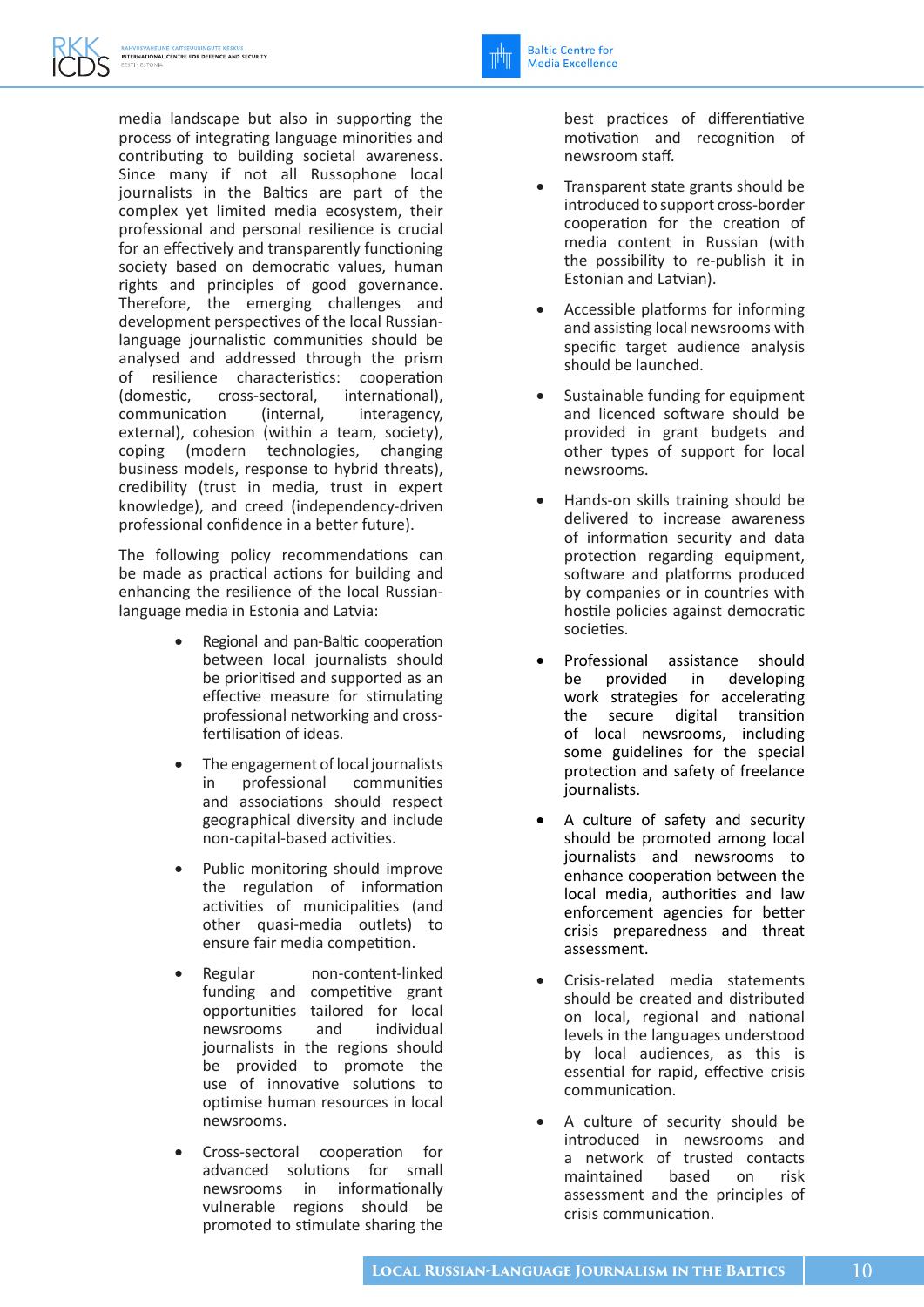## **RECENT ICDS PUBLICATIONS**

#### **Reports**

Haugevik, Kristin, Piret Kuusik, Kristi Raik, and Niels Nagelhus Schia. *[Small States, Different](https://icds.ee/en/small-states-different-approaches-estonia-and-norway-on-the-un-security-council/)  [Approaches: Estonia and Norway on the UN Security Council](https://icds.ee/en/small-states-different-approaches-estonia-and-norway-on-the-un-security-council/)*. Tallinn: ICDS Estonian Foreign Policy Institute, November 2021.

Teperik, Dmitri, Grigori Senkiv, Dmytro Dubov, Oleh Pokalchuk, Illia Miroshkin, Oksana Iliuk, Anastasiia Apetyk, and Larysa Snihur. *[Resilient Ukraine – A Delicate Mosaic? Society, Media, Security, and](https://icds.ee/en/resilient-ukraine-a-delicate-mosaic-society-media-security-and-future-prospects/)  [Future Prospects](https://icds.ee/en/resilient-ukraine-a-delicate-mosaic-society-media-security-and-future-prospects/)*. Tallinn: International Centre for Defence and Security, November 2021.

Stoicescu, Kalev, with contributions from Tatiana Kastouéva-Jean, Liana Fix, Artūrs Bikovs, Agnieszka Legucka, and Keir Giles. *[Dialogue with Russia. Russia Needs to Reset Relations with the West](https://icds.ee/en/dialogue-with-russia/)*. Tallinn: International Centre for Defence and Security, June 2021.

Rõigas, Henry (editor), Tomas Jermalavičius (editor), Jun Osawa, Kadri Kaska, Liis Rebane, Toomas Vaks, Anna-Maria Osula, Koichiro Komiyama. *[So Far, Yet So Close: Japanese and Estonian Cybersecurity](https://icds.ee/en/so-far-yet-so-close-japanese-and-estonian-cybersecurity-policy-perspectives-and-cooperation-2/)  [Policy Perspectives and Cooperation](https://icds.ee/en/so-far-yet-so-close-japanese-and-estonian-cybersecurity-policy-perspectives-and-cooperation-2/)*. Tallinn: International Centre for Defence and Security, May 2021.

Hurt, Martin, and Tiia Sõmer. *[Cyber Conscription: Experience and Best Practice from Selected](https://icds.ee/en/cyber-conscription-experience-and-best-practice-from-selected-countries/)  [Countries](https://icds.ee/en/cyber-conscription-experience-and-best-practice-from-selected-countries/)*. Tallinn: International Centre for Defence and Security, February 2021.

#### **Books**

Raik, Kristi, Frank Jüris, and Bart Gaens, eds. *[Nordic-Baltic Connectivity with Asia via the Arctic:](https://icds.ee/en/nordic-baltic-connectivity-with-asia-via-the-arctic/)  [Assessing Opportunities and Risks](https://icds.ee/en/nordic-baltic-connectivity-with-asia-via-the-arctic/)*. Tallinn: ICDS Estonian Foreign Policy Institute, 2021.

#### **Policy Papers**

Raik, Kristi, Frank Jüris, Aimar Ventsel, and Tõnis Idarand. "**[Estonia's Interests and Opportunities in](https://icds.ee/en/estonias-interests-and-opportunities-in-the-arctic/)  [the Arctic](https://icds.ee/en/estonias-interests-and-opportunities-in-the-arctic/)**." ICDS/EFPI Policy Paper, June 2021.

Helwig, Niklas, Juha Jokela, Piret Kuusik, and Kristi Raik, "**[A Northern Agenda for an Open and Secure](https://icds.ee/en/a-northern-agenda-for-an-open-and-secure-europe/)  [Europe: Nordic-Baltic Perspectives on European Sovereignty and Strategic Autonomy](https://icds.ee/en/a-northern-agenda-for-an-open-and-secure-europe/)**." ICDS/EFPI Policy Paper, May 2021.

Stoicescu, Kalev. "**[NATO's Southern Neighbourhood: The Alliance Needs a Strategy for the Regions](https://icds.ee/en/natos-southern-neighbourhood-the-alliance-needs-a-strategy-for-the-regions-to-its-south/)  [to its South](https://icds.ee/en/natos-southern-neighbourhood-the-alliance-needs-a-strategy-for-the-regions-to-its-south/)**." ICDS Policy Paper, February 2021.

#### **Analyses**

Weitz, Richard. "**[NATO's Hypersonic Challenge](https://icds.ee/en/natos-hypersonic-challenge/)**." ICDS Analysis, February 2022.

Lawrence, Tony. "**[Command and Control for the CSDP: A Permanent Operation Headquarters for](https://icds.ee/en/command-and-control-for-the-csdp-a-permanent-operation-headquarters-for-the-eu/)  [the EU?](https://icds.ee/en/command-and-control-for-the-csdp-a-permanent-operation-headquarters-for-the-eu/)**" ICDS Analysis, January 2022.

Muzyka, Konrad. "**[Defending the Union: Zapad-2021](https://icds.ee/en/defending-the-union-zapad-2021/)**." ICDS Analysis, December 2021.

Hosaka, Sanshiro. "**[China-Russia 'Alliance' – Lessons from Japan's Failed 'Detachment' Strategy](https://icds.ee/en/china-russia-alliance-lessons/)**." ICDS/EFPI Analysis, October 2021.

Muzyka, Konrad. "**[The Belarusian Armed Forces: Structures, Capabilities, and Defence Relations](https://icds.ee/en/the-belarusian-armed-forces-structures-capabilities-and-defence-relations-with-russia/)  [with Russia](https://icds.ee/en/the-belarusian-armed-forces-structures-capabilities-and-defence-relations-with-russia/)**." ICDS Analysis, August 2021.

Lawrence, Tony, and Martin Hurt. "**[NATO's New Strategic Concept: Balancing Responses to Multiple](https://icds.ee/en/natos-new-strategic-concept-balancing-responses-to-multiple-threats/)  [Threats](https://icds.ee/en/natos-new-strategic-concept-balancing-responses-to-multiple-threats/)**." ICDS Analysis, July 2021.

All ICDS publications are available from <https://icds.ee/category/publications>